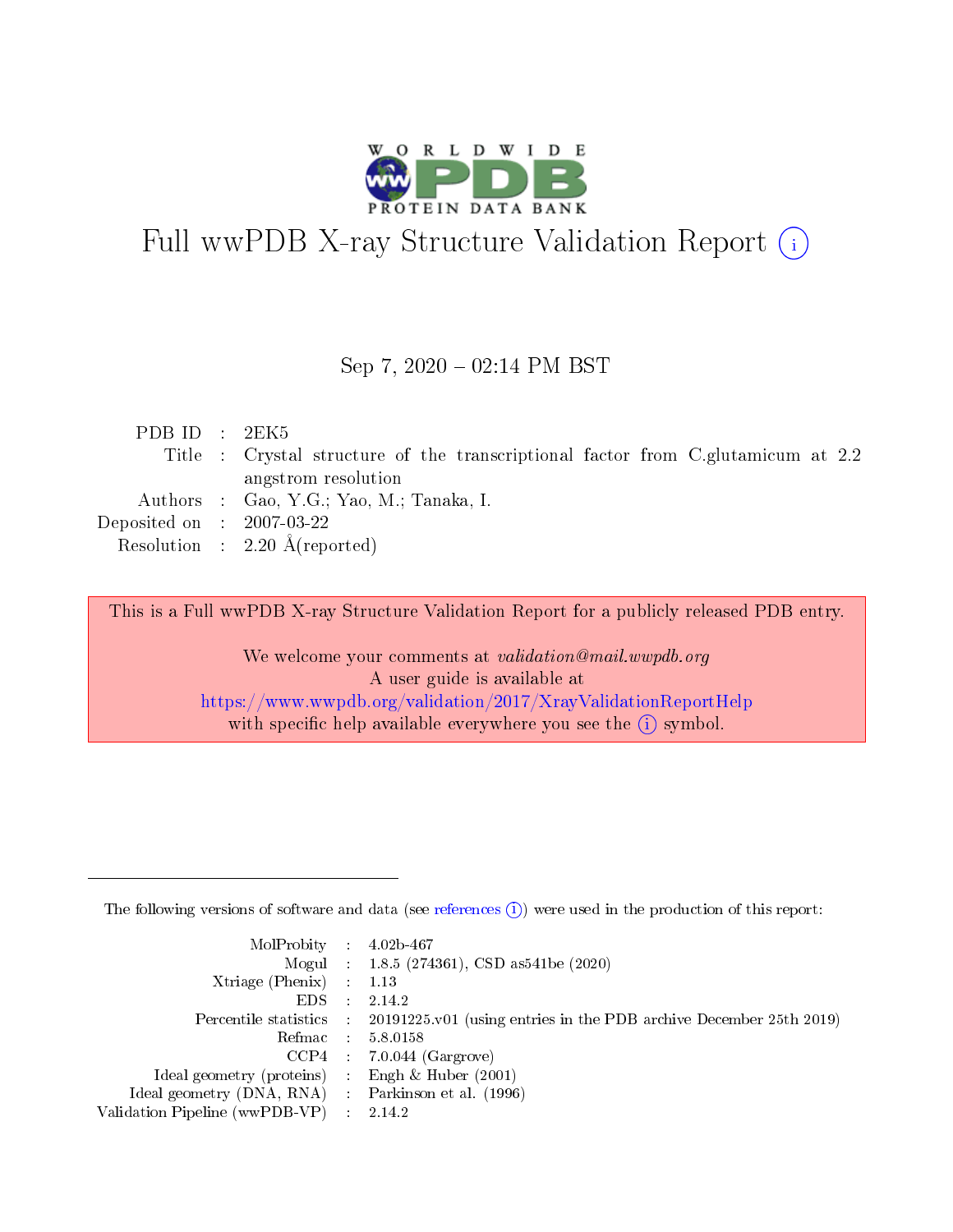# 1 [O](https://www.wwpdb.org/validation/2017/XrayValidationReportHelp#overall_quality)verall quality at a glance  $(i)$

The following experimental techniques were used to determine the structure: X-RAY DIFFRACTION

The reported resolution of this entry is 2.20 Å.

Percentile scores (ranging between 0-100) for global validation metrics of the entry are shown in the following graphic. The table shows the number of entries on which the scores are based.



| Metric                | Whole archive<br>$(\#\text{Entries})$ | Similar resolution<br>$(\#\text{Entries},\,\text{resolution}\,\,\text{range}(\textup{\AA}))$ |  |  |
|-----------------------|---------------------------------------|----------------------------------------------------------------------------------------------|--|--|
| $R_{free}$            | 130704                                | 4898 (2.20-2.20)                                                                             |  |  |
| Clashscore            | 141614                                | $5594(2.20-2.20)$                                                                            |  |  |
| Ramachandran outliers | 138981                                | $5503 (2.20-2.20)$                                                                           |  |  |
| Sidechain outliers    | 138945                                | $5504(2.20-2.20)$                                                                            |  |  |
| RSRZ outliers         | 127900                                | $4800(2.20-2.20)$                                                                            |  |  |

The table below summarises the geometric issues observed across the polymeric chains and their fit to the electron density. The red, orange, yellow and green segments on the lower bar indicate the fraction of residues that contain outliers for  $>=3, 2, 1$  and 0 types of geometric quality criteria respectively. A grey segment represents the fraction of residues that are not modelled. The numeric value for each fraction is indicated below the corresponding segment, with a dot representing fractions <=5% The upper red bar (where present) indicates the fraction of residues that have poor fit to the electron density. The numeric value is given above the bar.

| Mol | Chain  | $\mathbf{Length}$ | Quality of chain |          |                  |  |  |  |
|-----|--------|-------------------|------------------|----------|------------------|--|--|--|
|     | А      | 129               | 2%<br>67%        | 21%      | 11%<br>$\bullet$ |  |  |  |
|     | В      | 129               | 2%<br>62%        | 20%<br>٠ | 16%              |  |  |  |
|     | $\cap$ | 129               | 7%<br>56%        | 35%      | 9%<br>$\bullet$  |  |  |  |
|     |        | 129               | 67%              | 20%      | 11%<br>$\bullet$ |  |  |  |

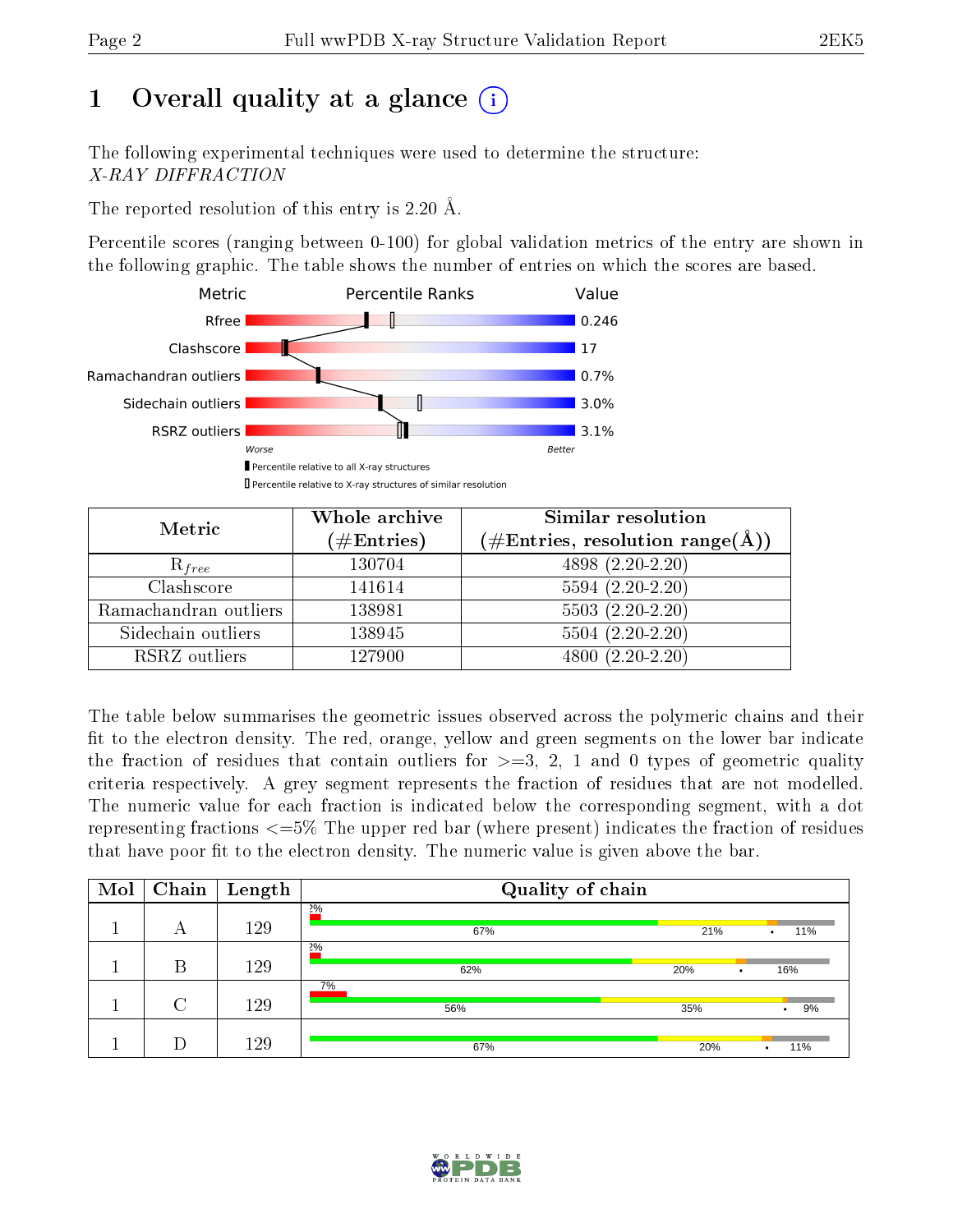# 2 Entry composition (i)

There are 2 unique types of molecules in this entry. The entry contains 3738 atoms, of which 0 are hydrogens and 0 are deuteriums.

In the tables below, the ZeroOcc column contains the number of atoms modelled with zero occupancy, the AltConf column contains the number of residues with at least one atom in alternate conformation and the Trace column contains the number of residues modelled with at most 2 atoms.

| Mol | Chain | Residues | Atoms |     |     |     |    |   | $ZeroOcc$   AltConf | $\operatorname{Trace}$ |
|-----|-------|----------|-------|-----|-----|-----|----|---|---------------------|------------------------|
|     |       | 115      | Total | G   |     |     | Se |   |                     |                        |
|     | А     |          | 886   | 562 | 161 | 162 |    |   |                     |                        |
|     | В     | 109      | Total | C   | N   |     | Se |   |                     |                        |
|     |       |          | 830   | 522 | 153 | 154 |    |   |                     |                        |
|     |       | C<br>118 | Total | C   | N   |     | Se |   |                     |                        |
|     |       |          | 910   | 579 | 164 | 166 |    |   |                     |                        |
|     |       | 115      | Total | C   |     |     | Se | 0 |                     |                        |
|     |       |          | 886   | 562 | 161 | 162 |    |   |                     |                        |

Molecule 1 is a protein called Predicted transcriptional regulators.

There are 32 discrepancies between the modelled and reference sequences:

| Chain            | Residue | Modelled   | Actual | Comment        | Reference            |
|------------------|---------|------------|--------|----------------|----------------------|
| $\bf{A}$         | 122     | LEU        |        | expression tag | Q8NLJ5<br><b>UNP</b> |
| $\bf{A}$         | 123     | <b>GLU</b> |        | expression tag | Q8NLJ5<br><b>UNP</b> |
| A                | 124     | <b>HIS</b> |        | expression tag | Q8NLJ5<br><b>UNP</b> |
| $\bf{A}$         | 125     | <b>HIS</b> |        | expression tag | Q8NLJ5<br><b>UNP</b> |
| $\boldsymbol{A}$ | 126     | HIS        |        | expression tag | Q8NLJ5<br><b>UNP</b> |
| $\boldsymbol{A}$ | 127     | <b>HIS</b> |        | expression tag | Q8NLJ5<br><b>UNP</b> |
| $\bf{A}$         | 128     | <b>HIS</b> |        | expression tag | Q8NLJ5<br><b>UNP</b> |
| A                | 129     | HIS        |        | expression tag | Q8NLJ5<br><b>UNP</b> |
| $\boldsymbol{B}$ | 122     | <b>LEU</b> |        | expression tag | Q8NLJ5<br><b>UNP</b> |
| $\boldsymbol{B}$ | 123     | <b>GLU</b> |        | expression tag | Q8NLJ5<br>UNP        |
| B                | 124     | <b>HIS</b> |        | expression tag | Q8NLJ5<br><b>UNP</b> |
| $\boldsymbol{B}$ | 125     | <b>HIS</b> |        | expression tag | Q8NLJ5<br><b>UNP</b> |
| $\boldsymbol{B}$ | 126     | <b>HIS</b> |        | expression tag | Q8NLJ5<br>UNP        |
| B                | 127     | <b>HIS</b> |        | expression tag | Q8NLJ5<br>UNP        |
| $\boldsymbol{B}$ | 128     | <b>HIS</b> |        | expression tag | Q8NLJ5<br>UNP        |
| B                | 129     | HIS        |        | expression tag | Q8NLJ5<br>UNP        |
| $\mathcal{C}$    | 122     | <b>LEU</b> |        | expression tag | Q8NLJ5<br><b>UNP</b> |
| $\overline{C}$   | 123     | <b>GLU</b> |        | expression tag | Q8NLJ5<br>UNP        |
| $\overline{C}$   | 124     | HIS        |        | expression tag | Q8NLJ5<br>UNP        |
| $\overline{C}$   | 125     | HIS        |        | expression tag | Q8NLJ5<br>UNP        |
| С                | 126     | HIS        |        | expression tag | UNP Q8NLJ5           |

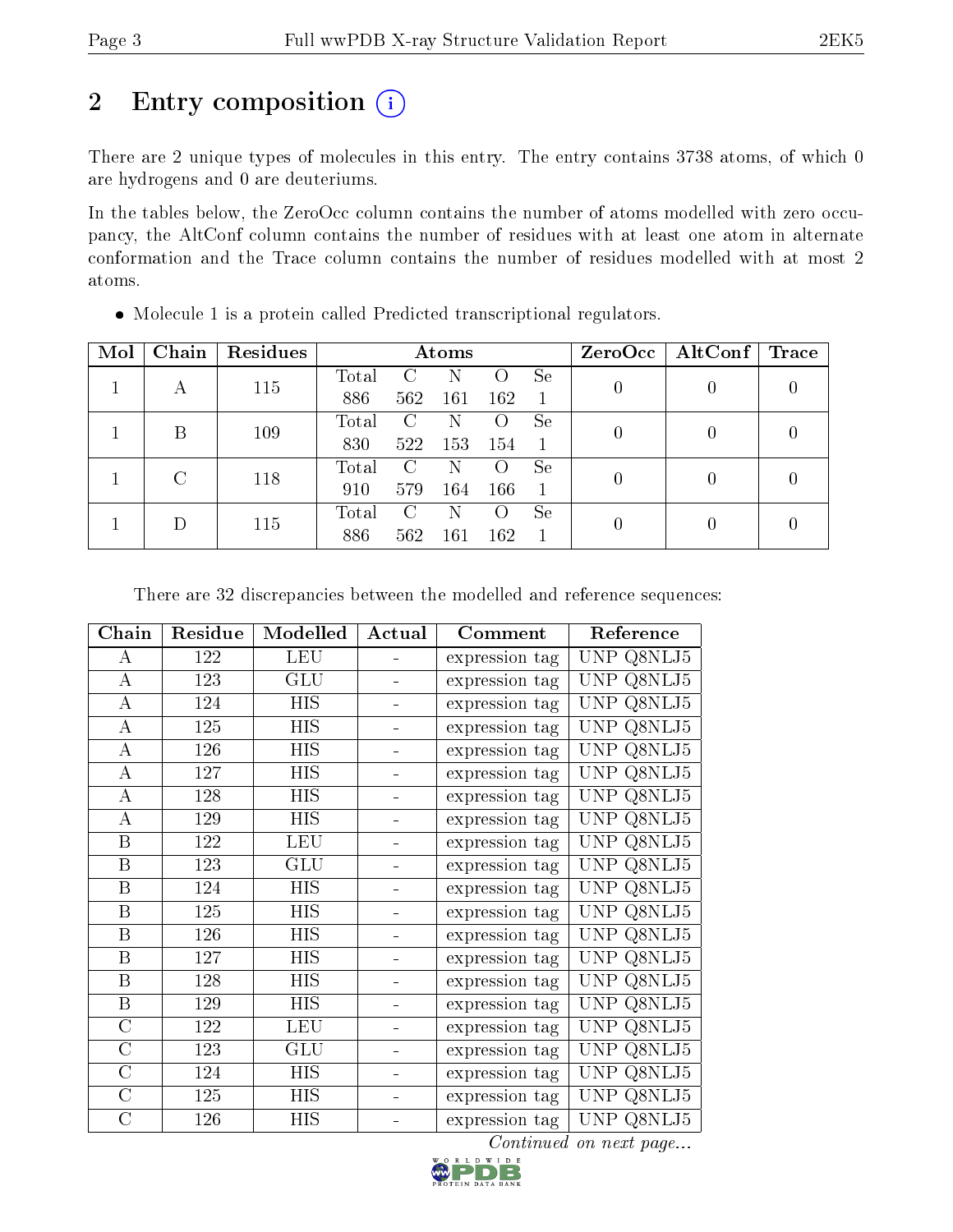| Chain         | Residue | Modelled   | Actual | Comment        | Reference  |
|---------------|---------|------------|--------|----------------|------------|
| C             | 127     | HIS        |        | expression tag | UNP Q8NLJ5 |
| С             | 128     | HIS        |        | expression tag | UNP Q8NLJ5 |
| $\mathcal{C}$ | 129     | HIS        |        | expression tag | UNP Q8NLJ5 |
| D             | 122     | LEU        |        | expression tag | UNP Q8NLJ5 |
| D             | 123     | GLU        |        | expression tag | UNP Q8NLJ5 |
| D             | 124     | <b>HIS</b> |        | expression tag | UNP Q8NLJ5 |
| D             | 125     | <b>HIS</b> |        | expression tag | UNP Q8NLJ5 |
| D             | 126     | HIS        |        | expression tag | UNP Q8NLJ5 |
| D             | 127     | <b>HIS</b> |        | expression tag | UNP Q8NLJ5 |
| D             | 128     | HIS        |        | expression tag | UNP Q8NLJ5 |
| D             | 129     | HIS        |        | expression tag | UNP Q8NLJ5 |

 $\bullet\,$  Molecule 2 is water.

| Mol            | Chain   $Residues$ | Atoms                          | $ZeroOcc$   AltConf |
|----------------|--------------------|--------------------------------|---------------------|
| $\overline{2}$ | 56                 | Total<br>56 <sup>°</sup><br>56 |                     |
| 2              | 56                 | Total<br>56<br>56              |                     |
| 2              | 47                 | Total<br>47<br>47              |                     |
| 2              | 67                 | Total<br>67<br>67              |                     |



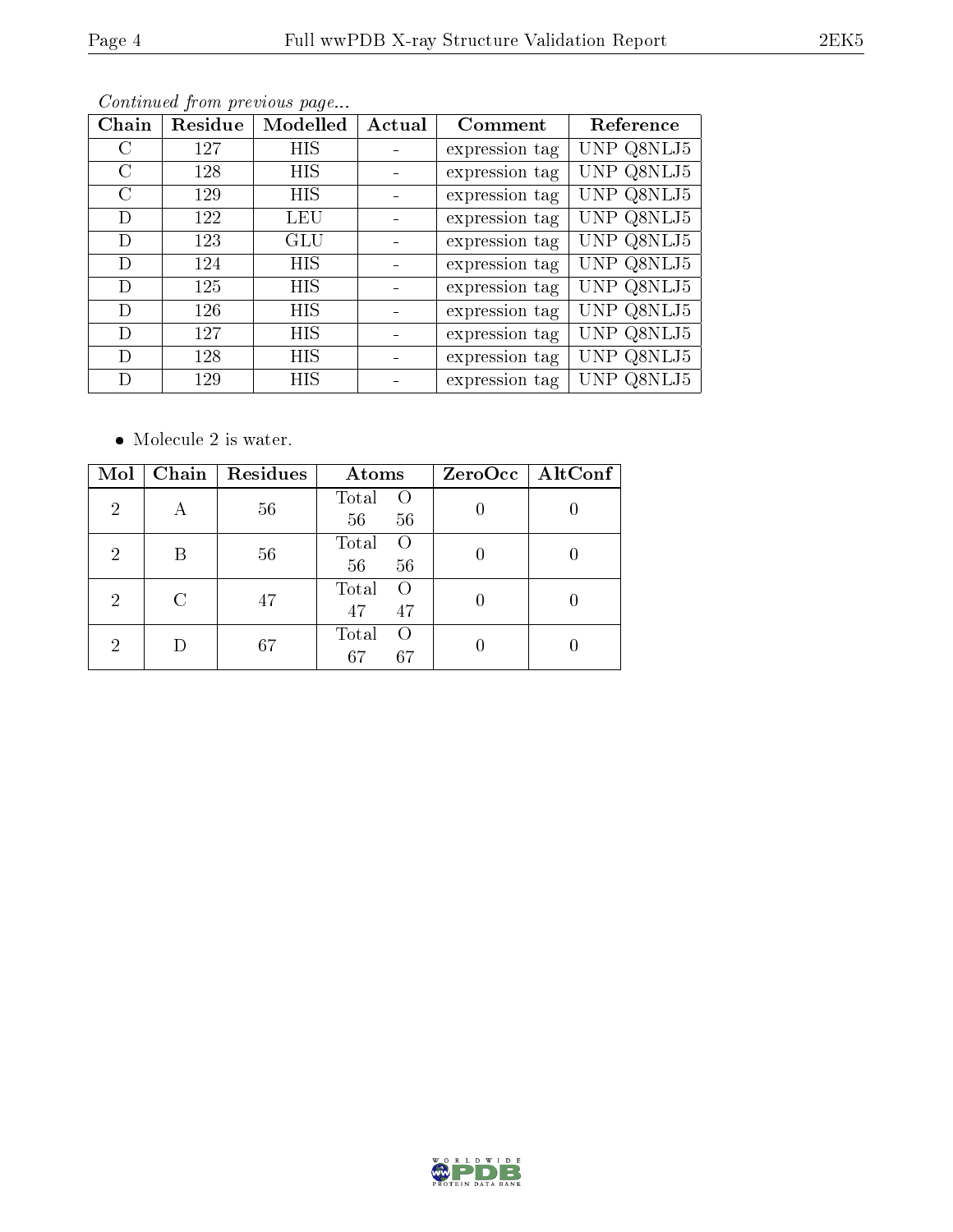# 3 Residue-property plots  $(i)$

These plots are drawn for all protein, RNA, DNA and oligosaccharide chains in the entry. The first graphic for a chain summarises the proportions of the various outlier classes displayed in the second graphic. The second graphic shows the sequence view annotated by issues in geometry and electron density. Residues are color-coded according to the number of geometric quality criteria for which they contain at least one outlier: green  $= 0$ , yellow  $= 1$ , orange  $= 2$  and red  $= 3$  or more. A red dot above a residue indicates a poor fit to the electron density ( $\text{RSRZ} > 2$ ). Stretches of 2 or more consecutive residues without any outlier are shown as a green connector. Residues present in the sample, but not in the model, are shown in grey.



• Molecule 1: Predicted transcriptional regulators

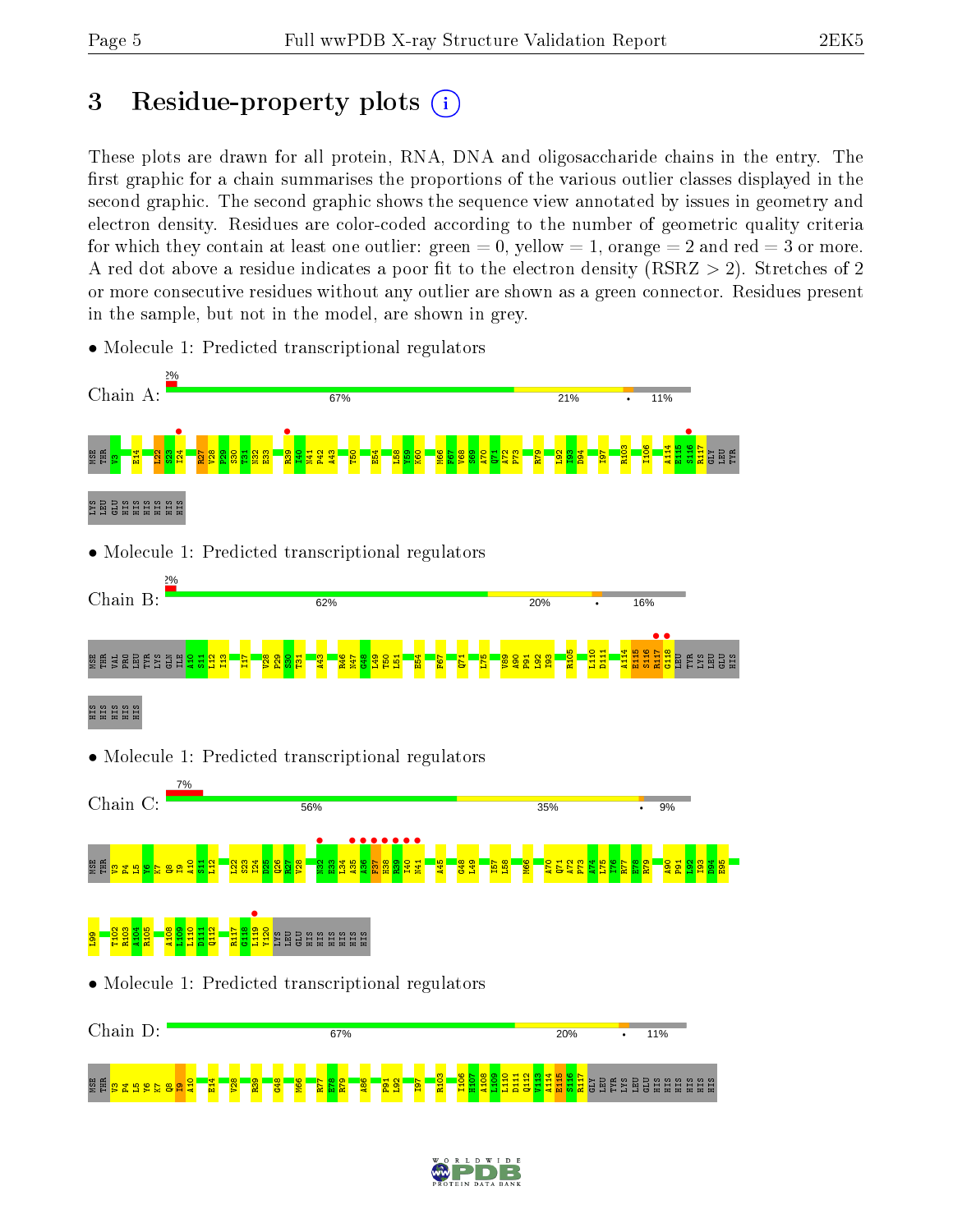# 4 Data and refinement statistics  $(i)$

| Property                                                         | Value                                            | Source     |
|------------------------------------------------------------------|--------------------------------------------------|------------|
| Space group                                                      | $\overline{C}$ 2 2 2 1                           | Depositor  |
| Cell constants                                                   | 68.64Å 74.49Å 182.15Å                            | Depositor  |
| a, b, c, $\alpha$ , $\beta$ , $\gamma$                           | $90.00^{\circ}$ $90.00^{\circ}$<br>$90.00^\circ$ |            |
| Resolution $(A)$                                                 | 20.00<br>$-2.20$                                 | Depositor  |
|                                                                  | 48.64<br>$-2.20$                                 | <b>EDS</b> |
| % Data completeness                                              | $9.9(20.00-2.20)$                                | Depositor  |
| (in resolution range)                                            | 99.3 (48.64-2.20)                                | <b>EDS</b> |
| $R_{merge}$                                                      | 0.07                                             | Depositor  |
| $\mathrm{R}_{sym}$                                               | 0.07                                             | Depositor  |
| $\langle I/\sigma(I) \rangle^{-1}$                               | $2.67$ (at $2.20\text{\AA}$ )                    | Xtriage    |
| Refinement program                                               | <b>CNS</b>                                       | Depositor  |
|                                                                  | 0.225<br>0.240<br>$\frac{1}{2}$                  | Depositor  |
| $R, R_{free}$                                                    | 0.231<br>0.246<br>$\mathbf{r}$                   | DCC        |
| $R_{free}$ test set                                              | 2378 reflections $(9.93\%)$                      | wwPDB-VP   |
| Wilson B-factor $(A^2)$                                          | 26.6                                             | Xtriage    |
| Anisotropy                                                       | 0.446                                            | Xtriage    |
| Bulk solvent $k_{sol}(\text{e}/\text{A}^3), B_{sol}(\text{A}^2)$ | 0.33, 47.2                                       | <b>EDS</b> |
| L-test for $\mathrm{twinning}^2$                                 | $< L >$ = 0.50, $< L2$ > = 0.33                  | Xtriage    |
| Estimated twinning fraction                                      | No twinning to report.                           | Xtriage    |
| $\overline{F_o}, \overline{F_c}$ correlation                     | 0.93                                             | <b>EDS</b> |
| Total number of atoms                                            | 3738                                             | wwPDB-VP   |
| Average B, all atoms $(A^2)$                                     | 31.0                                             | wwPDB-VP   |

Xtriage's analysis on translational NCS is as follows: The largest off-origin peak in the Patterson function is  $5.53\%$  of the height of the origin peak. No significant pseudotranslation is detected.

<sup>&</sup>lt;sup>2</sup>Theoretical values of  $\langle |L| \rangle$ ,  $\langle L^2 \rangle$  for acentric reflections are 0.5, 0.333 respectively for untwinned datasets, and 0.375, 0.2 for perfectly twinned datasets.



<span id="page-5-1"></span><span id="page-5-0"></span><sup>1</sup> Intensities estimated from amplitudes.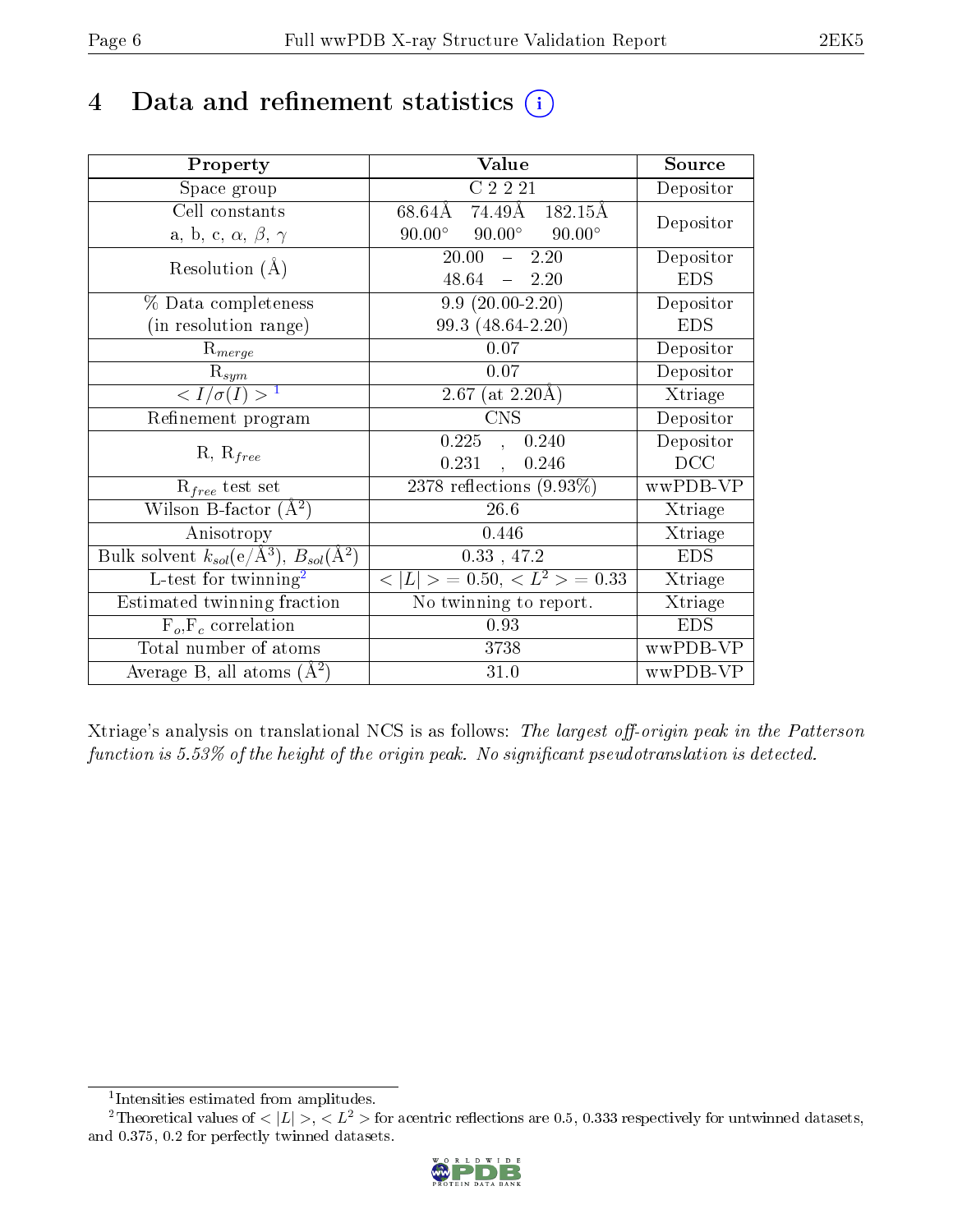# 5 Model quality  $(i)$

# 5.1 Standard geometry  $(i)$

The Z score for a bond length (or angle) is the number of standard deviations the observed value is removed from the expected value. A bond length (or angle) with  $|Z| > 5$  is considered an outlier worth inspection. RMSZ is the root-mean-square of all Z scores of the bond lengths (or angles).

| Mol | Chain  |      | Bond lengths | Bond angles |                        |  |
|-----|--------|------|--------------|-------------|------------------------|--|
|     |        | RMSZ | $\# Z  > 5$  | RMSZ        | $\# Z >5$              |  |
| 1   |        | 0.42 | 0/899        | 0.78        | $3/1218$ $(0.2\%)$     |  |
|     | В      | 0.37 | 0/841        | 0.59        | 0/1138                 |  |
|     | C      | 0.41 | 0/924        | 0.60        | 0/1252                 |  |
|     | $\Box$ | 0.40 | 0/899        | 0.55        | 0/1218                 |  |
| All | Αll    | 0.40 | /3563        | 0.64        | 4826<br>$(0.1\%)$<br>3 |  |

There are no bond length outliers.

All (3) bond angle outliers are listed below:

| Mol | Chain   $\operatorname{Res}$ |     | $\mathbf{T}$ Type | Atoms     |          | Observed $(°)$ | $\perp$ Ideal( $\overline{^{\circ}}$ ). |
|-----|------------------------------|-----|-------------------|-----------|----------|----------------|-----------------------------------------|
|     |                              | 97  | A R.G             | NE-CZ-NH1 | $-1181$  | 114.39         | 120.30                                  |
|     |                              | -97 | A R.G             | CG-CD-NE  | $-10.44$ | 89.89          | 111.80                                  |
|     |                              | -97 | ARG               | NE-CZ-NH2 | 8.22     | 124.41         | 120.30                                  |

There are no chirality outliers.

There are no planarity outliers.

# 5.2 Too-close contacts  $(i)$

In the following table, the Non-H and H(model) columns list the number of non-hydrogen atoms and hydrogen atoms in the chain respectively. The H(added) column lists the number of hydrogen atoms added and optimized by MolProbity. The Clashes column lists the number of clashes within the asymmetric unit, whereas Symm-Clashes lists symmetry related clashes.

|  |        | Mol   Chain   Non-H   H(model) $ \overline{H(\text{added})} $ |     |    | $\mid$ Clashes $\mid$ Symm-Clashes |
|--|--------|---------------------------------------------------------------|-----|----|------------------------------------|
|  | 886    |                                                               | 913 | 28 |                                    |
|  | 830    |                                                               | 848 | 27 |                                    |
|  | 910    |                                                               | 936 |    |                                    |
|  | 886    |                                                               | 913 | 27 |                                    |
|  | $56\,$ |                                                               |     |    |                                    |
|  | 56     |                                                               |     |    |                                    |

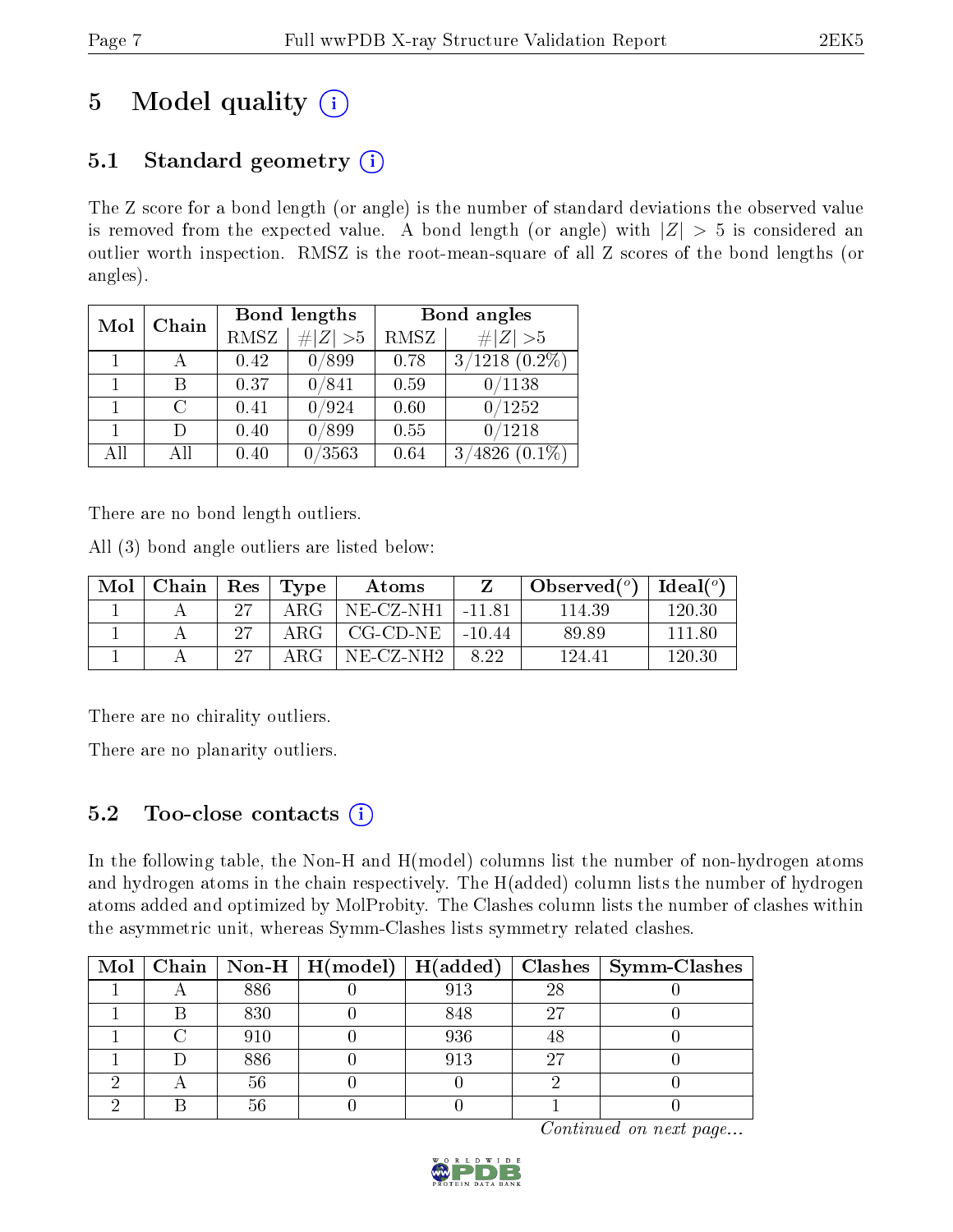Continued from previous page...

| Mol |        |  | $\mid$ Chain $\mid$ Non-H $\mid$ H(model) $\mid$ H(added) $\mid$ Clashes $\mid$ Symm-Clashes $\mid$ |
|-----|--------|--|-----------------------------------------------------------------------------------------------------|
|     |        |  |                                                                                                     |
|     | $\sim$ |  |                                                                                                     |
|     |        |  |                                                                                                     |

The all-atom clashscore is defined as the number of clashes found per 1000 atoms (including hydrogen atoms). The all-atom clashscore for this structure is 17.

All (121) close contacts within the same asymmetric unit are listed below, sorted by their clash magnitude.

| Atom-1                     | Atom-2                       | Interatomic       | Clash         |
|----------------------------|------------------------------|-------------------|---------------|
|                            |                              | distance $(A)$    | overlap $(A)$ |
| 1:A:27:ARG:NH1             | 1:A:33:GLU:OE1               | 1.98              | 0.95          |
| 1:A:27:ARG:HH12            | 1:A:33:GLU:CD                | $\overline{1.69}$ | 0.94          |
| 1:C:24:ILE:HD12            | 1:C:70:ALA:HA                | 1.46              | 0.94          |
| 1:C:4:PRO:HD2              | 1:C:7:LYS:HD3                | 1.54              | 0.90          |
| 1:D:92:LEU:HD21            | 1:D:106:ILE:HD11             | 1.58              | 0.86          |
| 1:C:102:THR:HG23           | 1:C:105:ARG:H                | 1.43              | 0.84          |
| 1: C:9: ILE: HD11          | 1:C:48:GLY:HA3               | 1.58              | 0.83          |
| 1: D:28: VAL:HG22          | 1:D:66:MSE:HB2               | 1.66              | 0.77          |
| 1:C:23:SER:H               | 1:C:26:GLN:NE2               | 1.84              | 0.76          |
| 1:C:37:PHE:O               | 1:C:37:PHE:CD1               | 2.39              | 0.75          |
| 1:C:23:SER:H               | 1:C:26:GLN:HE21              | 1.35              | 0.75          |
| 1: D:3: VAL: N             | 1:D:4:PRO:HD2                | 2.02              | 0.75          |
| 1:C:75:LEU:O               | 1:C:79:ARG:HG3               | 1.87              | 0.74          |
| 1:C:119:LEU:O              | 1:C:120:TYR:HB2              | 1.90              | 0.70          |
| 1: A:92: LEU: HD21         | 1: A:106: ILE: HDI1          | 1.72              | 0.69          |
| 1:D:4:PRO:O                | 1: D: 8: GLN: HG3            | 1.92              | 0.69          |
| 1:C:8:GLN:O                | 1:C:12:LEU:HD23              | 1.93              | 0.68          |
| $1:B:111:A\overline{SP:O}$ | 1:B:115:GLU:HG3              | 1.95              | 0.66          |
| 1:C:38:HIS:HB3             | 1:C:40:ILE:CD1               | $\overline{2.25}$ | 0.66          |
| 1:C:38:HIS:O               | 1:C:40:ILE:HG13              | 1.96              | 0.66          |
| 1: D:9: ILE: HG13          | 1: D: 10: ALA: N             | 2.11              | 0.64          |
| 1:A:39:ARG:HG2             | 1:A:39:ARG:HH21              | 1.63              | 0.64          |
| 1:A:72:ALA:HB3             | 1:A:73:PRO:HD3               | 1.81              | 0.63          |
| 1: A:94: ASP:OD1           | 1:B:118:GLY:HA3              | 1.99              | 0.63          |
| 1:C:103:ARG:HH11           | 1:D:114:ALA:HB3              | 1.64              | 0.62          |
| 1:C:72:ALA:HB3             | 1:C:73:PRO:HD3               | 1.82              | 0.62          |
| 1: D: 77: ARG: HD2         | 2:D:176:HOH:O                | 1.98              | 0.62          |
| 1:B:28:VAL:HG13            | 1:B:29:PRO:HD2               | 1.83              | 0.60          |
| 1:A:92:LEU:HD21            | $1:A:\overline{106:ILE:CD1}$ | 2.31              | 0.60          |
| 1:D:92:LEU:HD21            | 1: D: 106: ILE: CD1          | 2.30              | 0.60          |
| 1: A:97: ILE: HD11         | 1:B:117:ARG:HB3              | 1.84              | 0.58          |

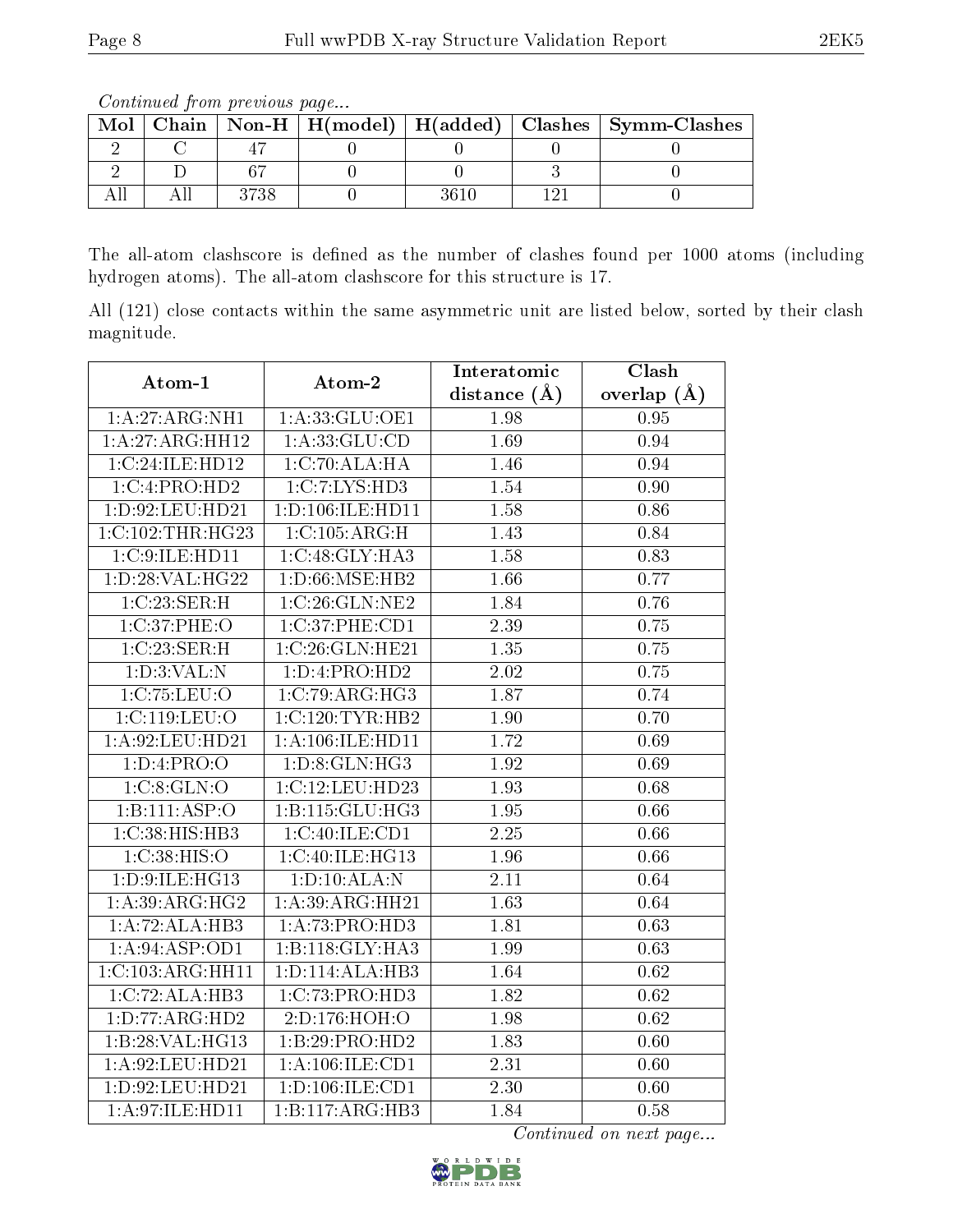| Communaca from previous page |                    | Interatomic       | Clash           |  |
|------------------------------|--------------------|-------------------|-----------------|--|
| Atom-1                       | Atom-2             | distance $(\AA)$  | overlap $(\AA)$ |  |
| 1: B:50:THR:O                | 1:B:54:GLU:HG2     | 2.04              | 0.58            |  |
| 1:C:3:VAL:HG23               | 1:C:7:LYS:HG3      | 1.86              | 0.58            |  |
| $1: C: 34:$ LEU:HD12         | 1:C:49:LEU:HD21    | 1.86              | 0.57            |  |
| 1:B:90:ALA:HB3               | 1:B:91:PRO:HD3     | 1.86              | 0.56            |  |
| 1:C:37:PHE:CD1               | $1:C:37:$ PHE:C    | 2.76              | 0.56            |  |
| 1: D:3: VAL: N               | 1: D: 4: PRO: CD   | 2.68              | 0.56            |  |
| 1:C:117:ARG:HG2              | 1:C:117:ARG:O      | 2.07              | 0.55            |  |
| 1:A:32:ASN:ND2               | 2:A:148:HOH:O      | 2.40              | 0.55            |  |
| 1: A:39: ARG: NH2            | 1: A:39: ARG: HG2  | $2.20\,$          | 0.55            |  |
| 1:A:27:ARG:NH1               | 1: A:33: GLU:CD    | 2.49              | 0.54            |  |
| 1:C:95:GLU:O                 | 1:C:99:LEU:HD23    | 2.07              | 0.54            |  |
| 1:A:24:ILE:HD12              | 1:A:70:ALA:HB2     | 1.89              | 0.54            |  |
| 1: A:30: SER:OG              | 1:A:33:GLU:HG3     | 2.08              | 0.54            |  |
| 1: A: 41: ASN: ND2           | 1:A:43:ALA:HB3     | $2.\overline{23}$ | 0.53            |  |
| 1:B:71:GLN:O                 | 1:B:75:LEU:HD13    | 2.09              | 0.53            |  |
| 1: D:28: VAL:CG2             | 1:D:66:MSE:HB2     | 2.35              | 0.53            |  |
| 1:C:38:HIS:C                 | 1:C:40:ILE:HG13    | 2.29              | 0.52            |  |
| 1:C:103:ARG:HH11             | 1: D: 114: ALA: CB | 2.22              | 0.52            |  |
| 1:C:37:PHE:O                 | 1:C:37:PHE:HD1     | 1.88              | 0.52            |  |
| 1: D: 5: LEU: HD23           | 1: D: 8: GLN: NE2  | 2.24              | 0.52            |  |
| 1:B:114:ALA:O                | 1:B:117:ARG:HG3    | 2.10              | 0.51            |  |
| 1: D: 117: ARG: HB2          | 2:D:177:HOH:O      | 2.11              | 0.51            |  |
| 1:C:40:ILE:HG22              | 1:C:41:ASN:N       | 2.26              | 0.50            |  |
| 1:C:38:HIS:HB3               | 1:C:40:ILE:HD11    | 1.94              | 0.50            |  |
| 1: A:97: ILE: CD1            | 1:B:117:ARG:HB3    | 2.42              | 0.49            |  |
| 1:C:45:ALA:O                 | 1:C:49:LEU:HD22    | 2.12              | 0.49            |  |
| 1:B:114:ALA:0                | 1:B:117:ARG:N      | 2.46              | 0.49            |  |
| 1:C:102:THR:HG22             | 1:C:105:ARG:HB2    | 1.94              | 0.48            |  |
| 1:B:89:VAL:O                 | 1:B:93:ILE:HG12    | 2.14              | 0.48            |  |
| 1: A:50:THR:O                | 1: A:54: GLU:HG3   | 2.15              | 0.47            |  |
| 1:D:9:ILE:HD11               | 1:D:48:GLY:HA3     | 1.96              | 0.47            |  |
| $1: D:3: V\overline{AL:O}$   | 1: D: 8: GLN: NE2  | 2.48              | 0.47            |  |
| $1:C:3:VAL: \overline{HG22}$ | 1: C:8: GLN: HG3   | 1.96              | 0.47            |  |
| 1: A:28:VAL:HG21             | 1: A:58:LEU:HD22   | 1.96              | 0.47            |  |
| 1: A:60: LYS: HD3            | 1: A:66: MSE:SE    | 2.65              | 0.47            |  |
| 1:C:23:SER:N                 | 1:C:26:GLN:HE21    | 2.08              | 0.47            |  |
| 1:C:34:LEU:CD1               | 1:C:49:LEU:HD21    | 2.44              | 0.47            |  |
| 1:C:4:PRO:CD                 | 1:C:7:LYS:HD3      | 2.34              | 0.47            |  |
| 1:B:31:THR:HG22              | 1:B:49:LEU:HD12    | 1.97              | 0.47            |  |
| 1:B:28:VAL:HG13              | 1:B:29:PRO:CD      | 2.44              | 0.47            |  |
| 1:A:41:ASN:HD21              | 1:A:43:ALA:HB3     | 1.81              | 0.46            |  |

Continued from previous page.

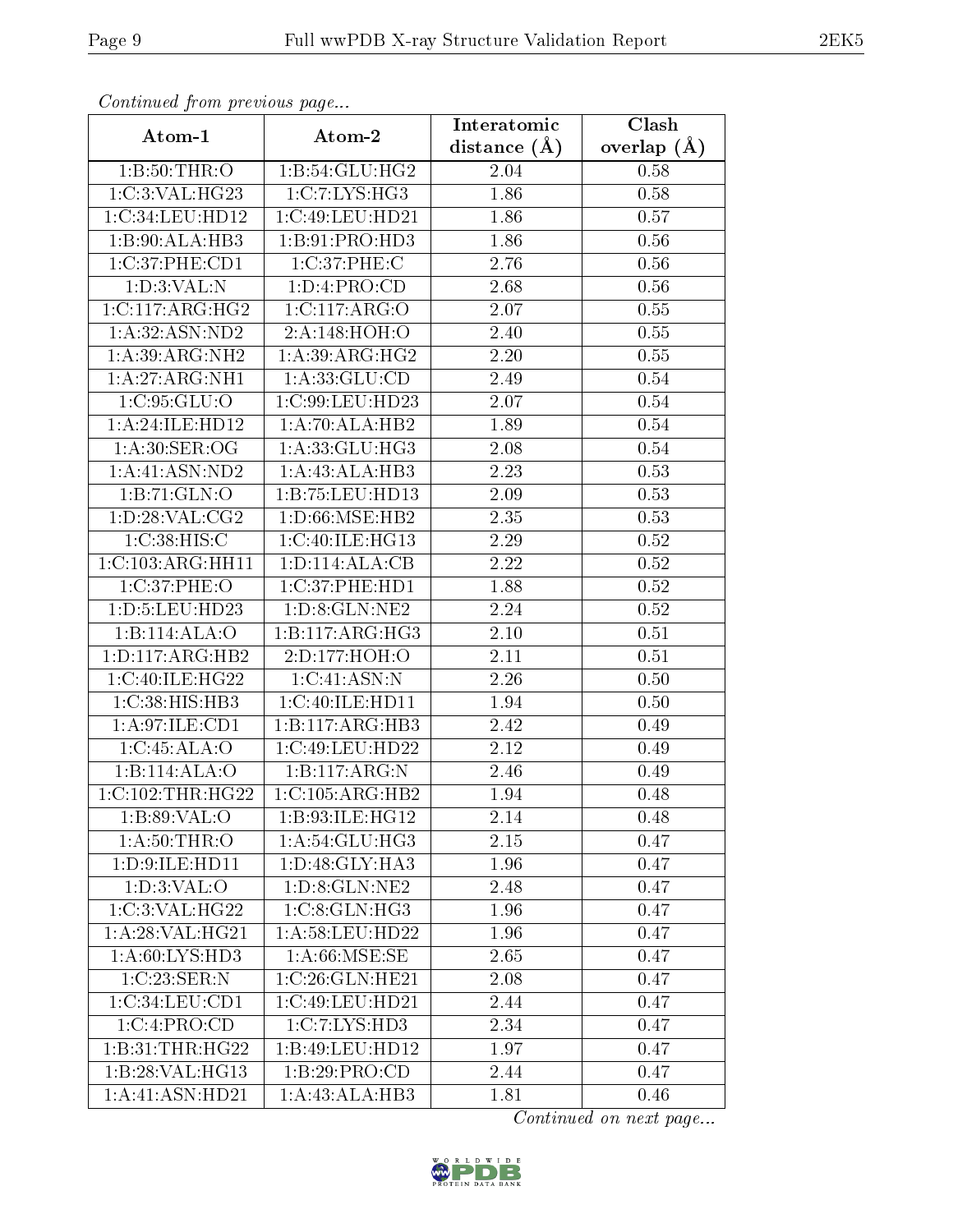| Continuou jiom protivus pugo |                     | Interatomic       | Clash           |  |
|------------------------------|---------------------|-------------------|-----------------|--|
| Atom-1                       | Atom-2              | distance $(A)$    | overlap $(\AA)$ |  |
| 1:C:119:LEU:HD11             | 1:D:97:ILE:HD11     | 1.96              | 0.46            |  |
| 1:A:41:ASN:OD1               | 1:A:42:PRO:HD2      | 2.15              | 0.46            |  |
| 1:C:35:ALA:HB1               | 1:C:40:ILE:O        | 2.16              | 0.46            |  |
| 1: D:86: ALA:O               | 1: D: 91: PRO: HD3  | 2.16              | 0.45            |  |
| 1: D: 5: LEU: O              | 1:D:9:ILE:HG23      | 2.17              | 0.45            |  |
| 1:C:57:ILE:HD11              | 1:C:79:ARG:HD2      | 1.97              | 0.45            |  |
| 1:B:71:GLN:HG3               | 1:C:71:GLN:OE1      | 2.17              | 0.45            |  |
| 1:A:114:ALA:O                | 1:A:117:ARG:NH2     | 2.50              | 0.44            |  |
| 1:D:92:LEU:HD23              | 1:D:92:LEU:C        | 2.37              | 0.44            |  |
| 1:A:103:ARG:O                | 1:A:106:ILE:HG23    | 2.17              | 0.44            |  |
| 1:C:38:HIS:HB3               | 1:C:40:ILE:HD12     | 1.98              | 0.44            |  |
| 1: D: 14: GLU: CD            | 1:D:79:ARG:HH12     | 2.21              | 0.44            |  |
| 1:C:9:ILE:HD12               | 1:C:10:ALA:N        | 2.33              | 0.44            |  |
| $1:B:115:\overline{GLU:O}$   | 1:Bi:116:SER:OG     | 2.28              | 0.44            |  |
| 1:C:22:LEU:HA                | 1:C:26:GLN:NE2      | 2.33              | 0.44            |  |
| 1:A:32:ASN:ND2               | 2:A:145:HOH:O       | 2.51              | 0.44            |  |
| 1: D:86: ALA:HB3             | 2:D:149:HOH:O       | 2.17              | 0.44            |  |
| 1: B: 115: GLU: O            | 1:B:116:SER:CB      | 2.66              | 0.43            |  |
| 1:C:45:ALA:O                 | 1:C:49:LEU:CD2      | 2.66              | 0.43            |  |
| 1:B:116:SER:O                | 1:B:117:ARG:O       | 2.36              | 0.43            |  |
| 1: D: 108: ALA: O            | 1: D: 112: GLN: HG3 | 2.19              | 0.43            |  |
| 1: A:24: ILE: CD1            | 1:A:70:ALA:HB2      | 2.48              | 0.43            |  |
| 1:B:28:VAL:HG12              | 1:B:29:PRO:O        | 2.19              | 0.43            |  |
| 1:B:71:GLN:NE2               | 1:B:71:GLN:HA       | 2.34              | 0.42            |  |
| 1:C:93:ILE:HD11              | 1: D: 110: LEU: CD1 | 2.49              | 0.42            |  |
| 1: D: 111: ASP: O            | 1: D: 115: GLU: HB2 | 2.19              | 0.42            |  |
| 1:C:117:ARG:CG               | 1:C:117:ARG:O       | 2.67              | 0.42            |  |
| 1:C:28:VAL:HG22              | 1:C:66:MSE:O        | 2.19              | 0.42            |  |
| 1:A:22:LEU:HD22              | 1: A:68: VAL:HG21   | 2.01              | 0.41            |  |
| 1:A:103:ARG:O                | 1: A:106: ILE: CG2  | 2.69              | 0.41            |  |
| 1: A:92:LEU:C                | 1:A:92:LEU:HD23     | 2.41              | 0.41            |  |
| 1:B:47:ASN:O                 | 1: B: 51: LEU: HG   | 2.21              | 0.41            |  |
| 1:C:108:ALA:O                | 1:C:112:GLN:HG3     | 2.20              | 0.41            |  |
| $1:C:90:A\overline{LA:N}$    | 1:C:91:PRO:HD2      | 2.35              | 0.41            |  |
| 1:B:13:ILE:O                 | 1:B:17:ILE:HG13     | 2.21              | 0.41            |  |
| 1:B:71:GLN:HG3               | 1:C:71:GLN:HG2      | $2.\overline{03}$ | 0.41            |  |
| 1:C:40:ILE:HG22              | 1:C:41:ASN:H        | 1.85              | 0.41            |  |
| 1:C:9:ILE:CD1                | 1:C:48:GLY:HA3      | 2.39              | 0.41            |  |
| 1:C:9:ILE:HD12               | 1:C:9:ILE:C         | 2.41              | 0.40            |  |
| 1: D: 14: GLU: OE2           | 1: D:79: ARG: NH2   | 2.48              | 0.40            |  |
| 1:B:12:LEU:C                 | 1:B:12:LEU:HD13     | 2.42              | 0.40            |  |

Continued from previous page.

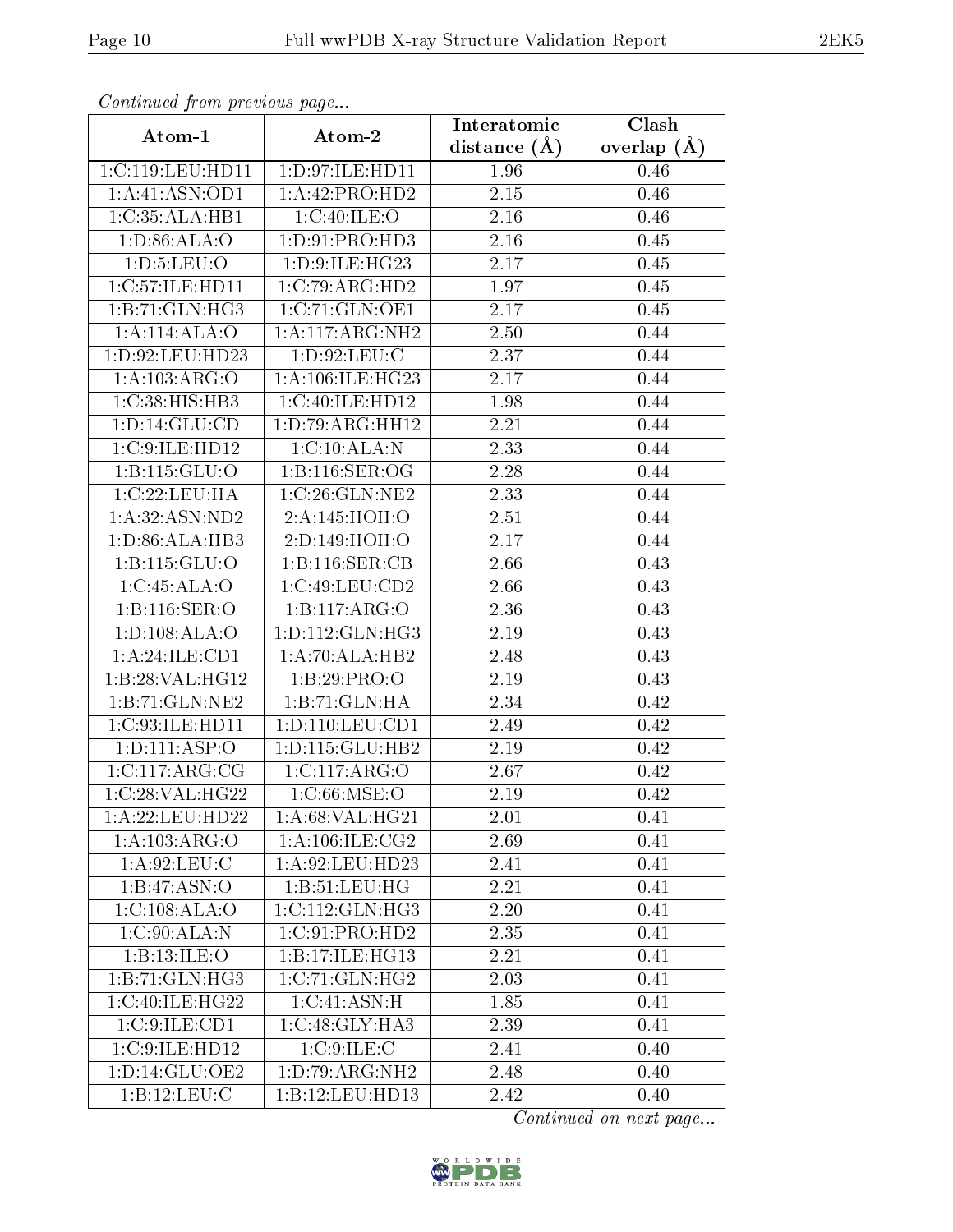|--|

| Atom-1            | Atom-2               | Interatomic<br>distance $(A)$ | Clash<br>overlap<br>(A) |
|-------------------|----------------------|-------------------------------|-------------------------|
| 1:B:67:PHE:N      | 1: B:67: PHE:CD1     | 2.88                          | 0.40                    |
| 1: D: 103: ARG: O | 1: D: 106: ILE: HG22 | 2.21                          | 0.40                    |
| 1: D:6: TYR: CD1  | 1: D: 7: LYS: N      | 2.89                          | 0.40                    |
| 1:A:14:GLU:OE2    | 1: A:79: ARG: NH2    | 2.47                          | 0.40                    |
| 1:B:105:ARG:NE    | 2:B:171:HOH:O        | 2.51                          | 0.40                    |
| 1:C:4:PRO:O       | 1:C:7:LYS:HG2        | 2.22                          | 0.40                    |
| 1:B:43:ALA:O      | 1:B:46:ARG:HB3       | 2.22                          | 0.40                    |
| 1:B:54:GLU:H      | 1:B:54:GLU:HG2       | 1.76                          | 0.40                    |

Continued from previous page...

There are no symmetry-related clashes.

### 5.3 Torsion angles  $(i)$

#### 5.3.1 Protein backbone (i)

In the following table, the Percentiles column shows the percent Ramachandran outliers of the chain as a percentile score with respect to all X-ray entries followed by that with respect to entries of similar resolution.

The Analysed column shows the number of residues for which the backbone conformation was analysed, and the total number of residues.

| Mol | Chain   | Analysed         | Favoured  | Allowed  | <b>Outliers</b> | Percentiles                   |
|-----|---------|------------------|-----------|----------|-----------------|-------------------------------|
|     | А       | $113/129$ (88%)  | 110 (97%) | 3(3%)    |                 | 100                           |
|     | B       | $107/129$ (83\%) | 104 (97%) |          | $3(3\%)$        | $\boxed{2}$<br>$\overline{5}$ |
|     | $\rm C$ | $116/129$ (90%)  | 114 (98%) | $2(2\%)$ |                 | 100<br>$100\,$                |
|     | D       | $113/129$ (88\%) | 109 (96%) | $4(4\%)$ |                 | 100<br>100                    |
| All | All     | 449/516(87%)     | 437 (97%) | $9(2\%)$ | $3(1\%)$        | 22<br>22                      |

All (3) Ramachandran outliers are listed below:

| Mol | Chain | Res | <b>Type</b> |
|-----|-------|-----|-------------|
|     |       | 116 | SER.        |
|     |       | 117 | $\rm{ARG}$  |
|     |       | 115 | 11 L        |

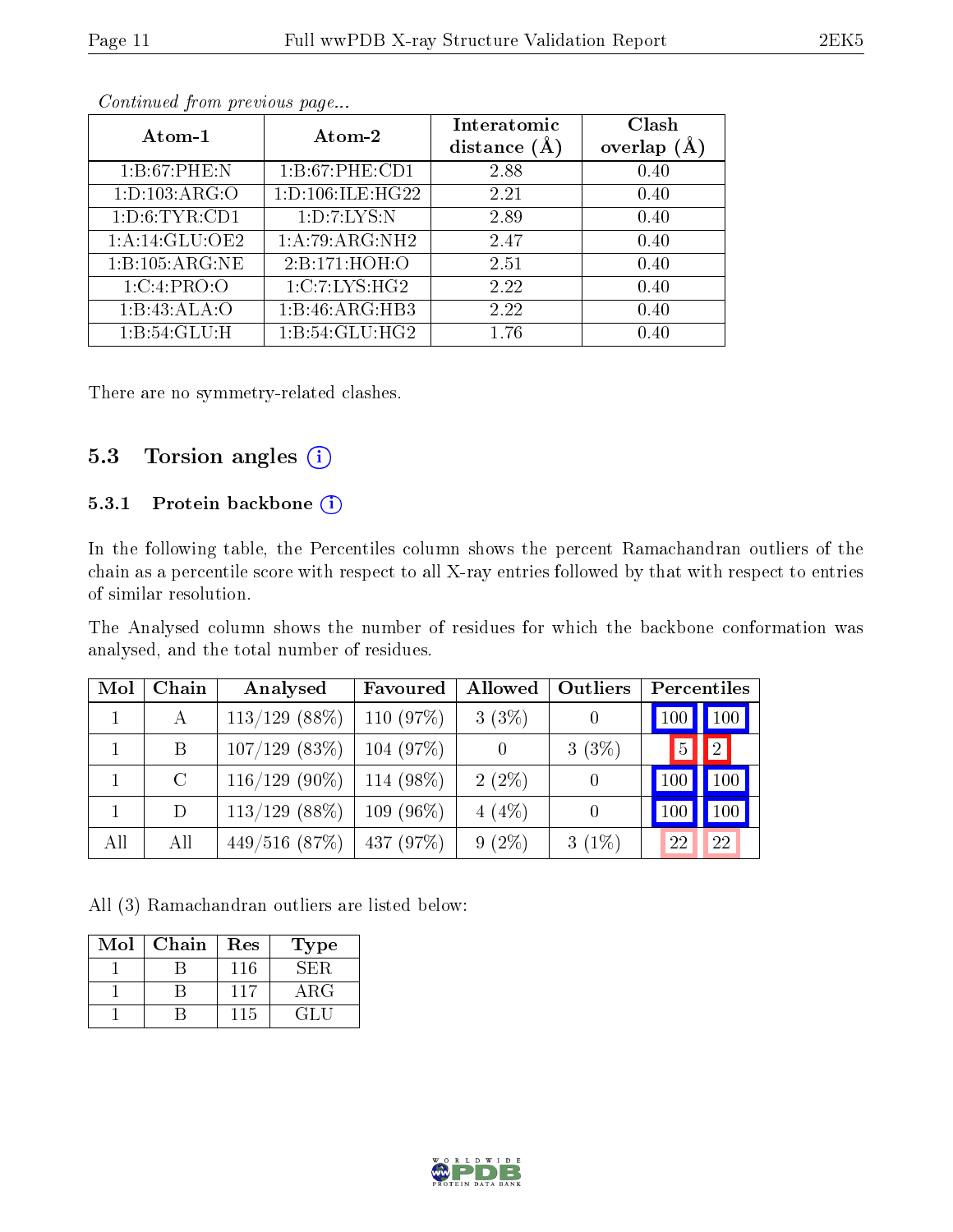#### 5.3.2 Protein sidechains  $(i)$

In the following table, the Percentiles column shows the percent sidechain outliers of the chain as a percentile score with respect to all X-ray entries followed by that with respect to entries of similar resolution.

The Analysed column shows the number of residues for which the sidechain conformation was analysed, and the total number of residues.

| Mol          | Chain   | Analysed          | Rotameric   | Outliers  | Percentiles |    |
|--------------|---------|-------------------|-------------|-----------|-------------|----|
| $\mathbf{1}$ | A       | 92/103(89%)       | 91 $(99\%)$ | $1(1\%)$  | 73          | 85 |
|              | B       | $85/103$ $(82\%)$ | 83 (98%)    | $2(2\%)$  | 49          | 62 |
|              | $\rm C$ | $94/103(91\%)$    | 89 (95%)    | 5(5%)     | 22          | 27 |
|              | D       | 92/103(89%)       | 89 (97%)    | 3(3%)     | 38          | 49 |
| All          | All     | $363/412(88\%)$   | 352 (97%)   | 11 $(3%)$ | 41          | 53 |

All (11) residues with a non-rotameric sidechain are listed below:

| Mol          | Chain          | Res | Type                 |
|--------------|----------------|-----|----------------------|
| 1            | А              | 22  | LEU                  |
| 1            | В              | 92  | <b>LEU</b>           |
| 1            | В              | 110 | LEU                  |
| 1            | C              | 5   | LEU                  |
| 1            | С              | 37  | PHE                  |
| $\mathbf{1}$ | $\overline{C}$ | 58  | LEU                  |
| 1            | $\overline{C}$ | 77  | $\rm{ARG}$           |
| 1            | C              | 110 | LEU                  |
| 1            | I)             | 9   | ILE                  |
| 1            | I)             | 39  | $\rm{ARG}$           |
|              |                | 115 | $\operatorname{GLU}$ |

Some sidechains can be flipped to improve hydrogen bonding and reduce clashes. All (8) such sidechains are listed below:

| Mol | Chain | Res | Type             |
|-----|-------|-----|------------------|
| 1   |       | 32  | $\overline{ASN}$ |
| 1   | А     | 47  | <b>ASN</b>       |
| 1   | А     | 112 | <b>GLN</b>       |
| 1   | R     | 47  | <b>ASN</b>       |
| 1   | R     | 71  | <b>GLN</b>       |
| 1   | С     | 26  | <b>GLN</b>       |
|     | C     | 47  | <b>ASN</b>       |
|     |       |     | <b>GLN</b>       |

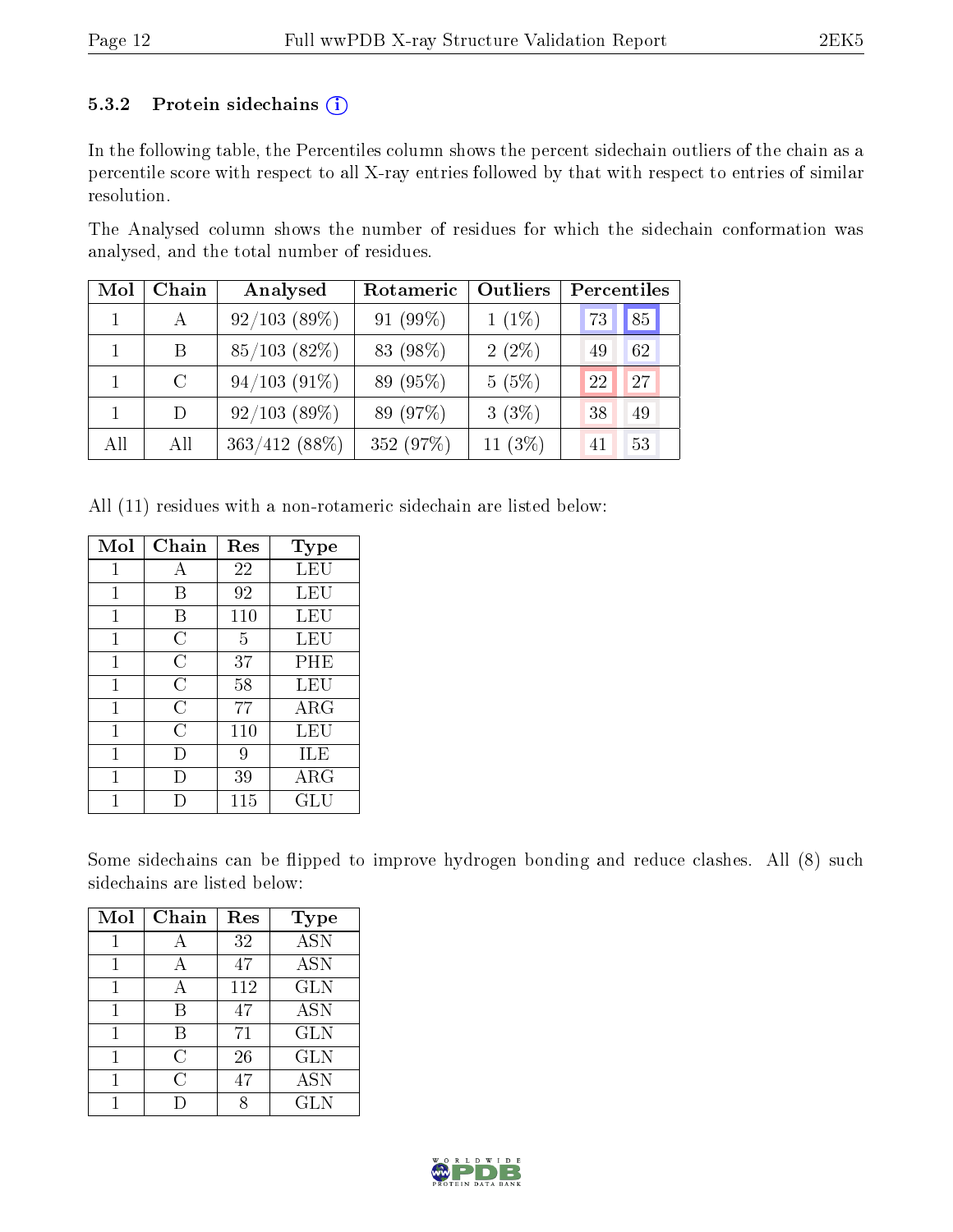#### 5.3.3 RNA [O](https://www.wwpdb.org/validation/2017/XrayValidationReportHelp#rna)i

There are no RNA molecules in this entry.

### 5.4 Non-standard residues in protein, DNA, RNA chains (i)

There are no non-standard protein/DNA/RNA residues in this entry.

#### 5.5 Carbohydrates  $(i)$

There are no monosaccharides in this entry.

### 5.6 Ligand geometry (i)

There are no ligands in this entry.

### 5.7 [O](https://www.wwpdb.org/validation/2017/XrayValidationReportHelp#nonstandard_residues_and_ligands)ther polymers (i)

There are no such residues in this entry.

### 5.8 Polymer linkage issues  $(i)$

There are no chain breaks in this entry.

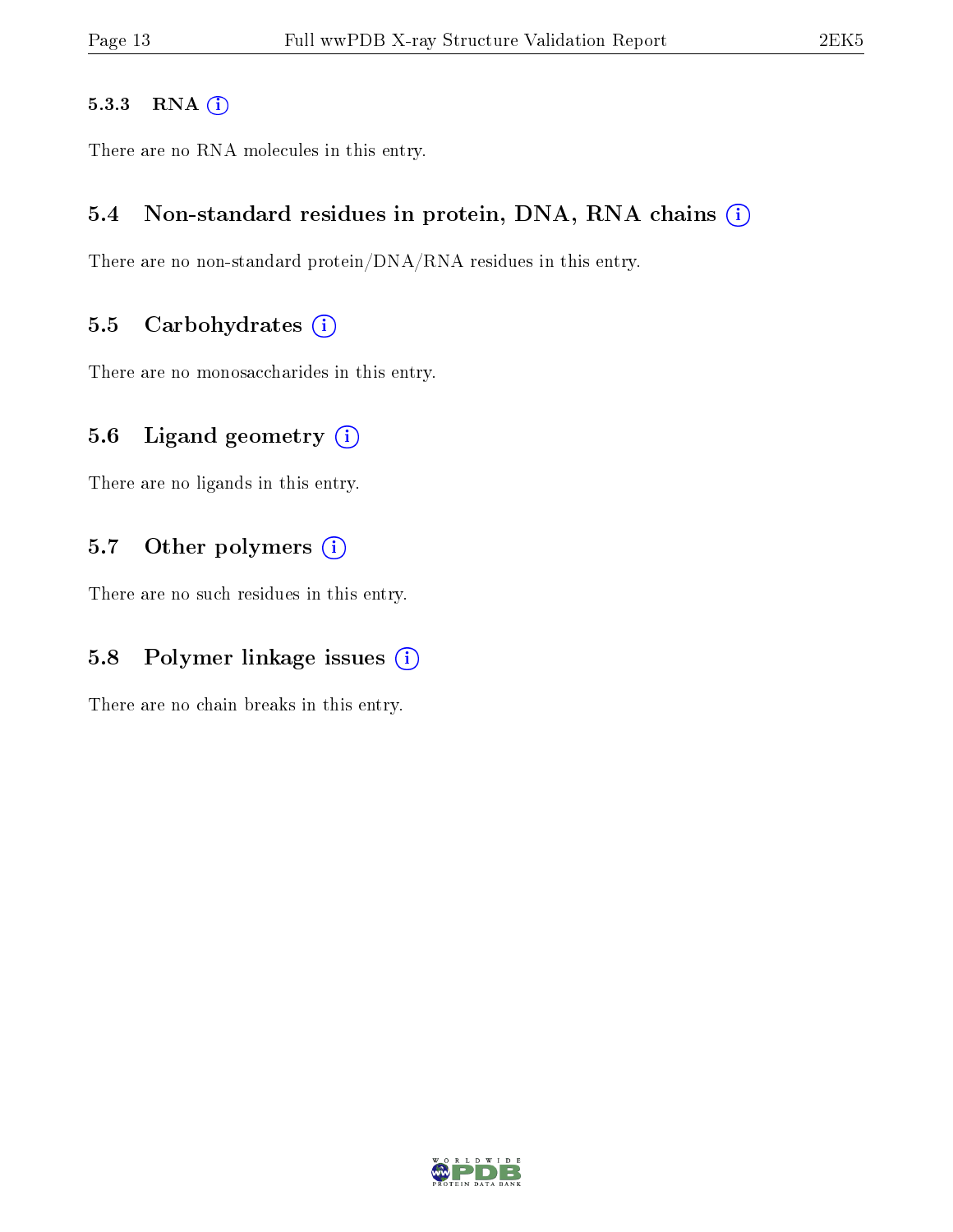# 6 Fit of model and data  $(i)$

# 6.1 Protein, DNA and RNA chains  $(i)$

In the following table, the column labelled  $#RSRZ> 2'$  contains the number (and percentage) of RSRZ outliers, followed by percent RSRZ outliers for the chain as percentile scores relative to all X-ray entries and entries of similar resolution. The OWAB column contains the minimum, median,  $95<sup>th</sup>$  percentile and maximum values of the occupancy-weighted average B-factor per residue. The column labelled ' $Q< 0.9$ ' lists the number of (and percentage) of residues with an average occupancy less than 0.9.

| Mol | Chain         | Analysed         | ${ <\hspace{-1.5pt}{\mathrm{RSRZ}} \hspace{-1.5pt}>}$ | $\rm \#RSRZ{>}2$      | $OWAB(A^2)$    | Q <sub>0.9</sub> |
|-----|---------------|------------------|-------------------------------------------------------|-----------------------|----------------|------------------|
|     |               | $114/129$ (88\%) | $-0.15$                                               | $3(2\%)$<br>56<br>53  | 16, 27, 45, 65 |                  |
|     | B             | $108/129$ (83\%) | $-0.15$                                               | $2(1\%)$<br>66<br>65  | 20, 31, 46, 69 |                  |
|     | $\mathcal{C}$ | $117/129$ (90\%) | 0.12                                                  | 9(7%)<br>13<br> 12    | 18, 31, 68, 80 |                  |
|     | D             | $114/129$ (88\%) | $-0.25$                                               | $0$   100   100       | 16, 26, 39, 59 |                  |
| All | All           | $453/516$ (87\%) | $-0.11$                                               | 14 $(3%)$<br>49<br>47 | 16, 29, 52, 80 |                  |

All (14) RSRZ outliers are listed below:

| Mol            | Chain          | Res | <b>Type</b> | <b>RSRZ</b> |
|----------------|----------------|-----|-------------|-------------|
| $\mathbf{1}$   | C              | 39  | ARG         | 5.6         |
| $\mathbf{1}$   | A              | 39  | ${\rm ARG}$ | 4.6         |
| $\mathbf{1}$   | C              | 36  | ALA         | 4.2         |
| $\overline{1}$ | $\overline{C}$ | 38  | HIS         | 4.1         |
| $\mathbf{1}$   | В              | 117 | $\rm{ARG}$  | 4.0         |
| $\overline{1}$ | $\overline{C}$ | 40  | ILE         | 3.2         |
| $\mathbf{1}$   | C              | 32  | <b>ASN</b>  | 3.1         |
| $\mathbf{1}$   | $\overline{C}$ | 37  | $\rm PHE$   | 2.6         |
| $\mathbf{1}$   | А              | 24  | ILE         | 2.5         |
| $\overline{1}$ | B              | 118 | GLY         | 2.5         |
| $\overline{1}$ | C              | 35  | ALA         | 2.4         |
| 1              | $\overline{C}$ | 41  | ASN         | 2.2         |
| 1              | C              | 119 | LEU         | 2.1         |
| $\overline{1}$ | А              | 116 | SER         | 2.0         |

# 6.2 Non-standard residues in protein, DNA, RNA chains (i)

There are no non-standard protein/DNA/RNA residues in this entry.